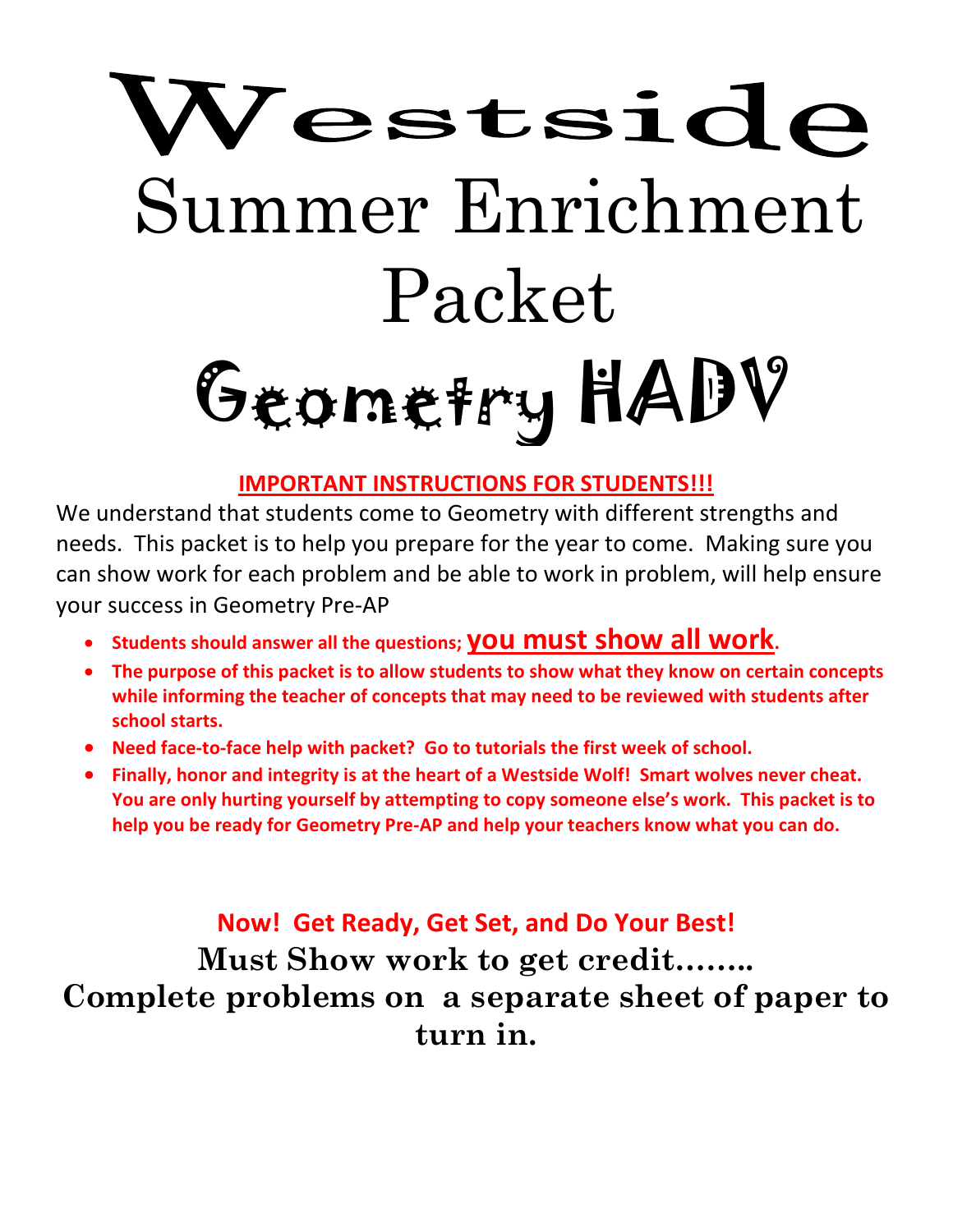#### **A. Find the slope of the line containing each pair of points.**

- 1. (5,0) and (6,8) 2.  $(4,-3)$  and  $(6,-4)$ 3.  $(-2,-4)$  and  $(-9,-7)$
- **B. Find the slope of each line.**
- 4.  $y = 7$ 5.  $x = -4$ 6.  $2x + y = 15$ 7.  $x - 2y = 7$
- **C. Find the equation of the line with the given slope through the given point. Write the answer in** *slope-intercept* **form.**
- 8.  $m = 4$ ; (3,2) 9.  $m = -2$ ;  $(4,7)$ 10.  $m = -\frac{4}{3}$ 3  $m = -\frac{4}{5}$ ; (3,-1)
- **D. Find the equation of the line containing the following points. Write answer in** *standard form***.**
- 11.  $(2,6)$  and  $(4,1)$ 12.  $(3,5)$  and  $(-5,3)$ 13.  $(-2,-3)$  and  $(-4,-6)$

#### **E. Write the equation of the line in standard form.**

- 14. The line with x-intercept 4 and y-intercept of −<sup>5</sup> .
- 15. The line containing  $(0,3)$  and  $(-2,0)$ .

#### **F. Write the equation of the line in point-slope form.**

- 16. The line containing  $(-3,-2)$  and  $(5,2)$ .
- 17. The horizontal line passing through  $(2,5)$ .

#### **G. Write the equation of the line in slope-intercept form.**

- 18. The line containing  $(3,1)$  and  $(4,8)$ .
- 19. The line containing  $(3,3)$  and  $(-6,9)$ .

20. The line with slope 
$$
\frac{4}{5}
$$
 and containing (-1,7).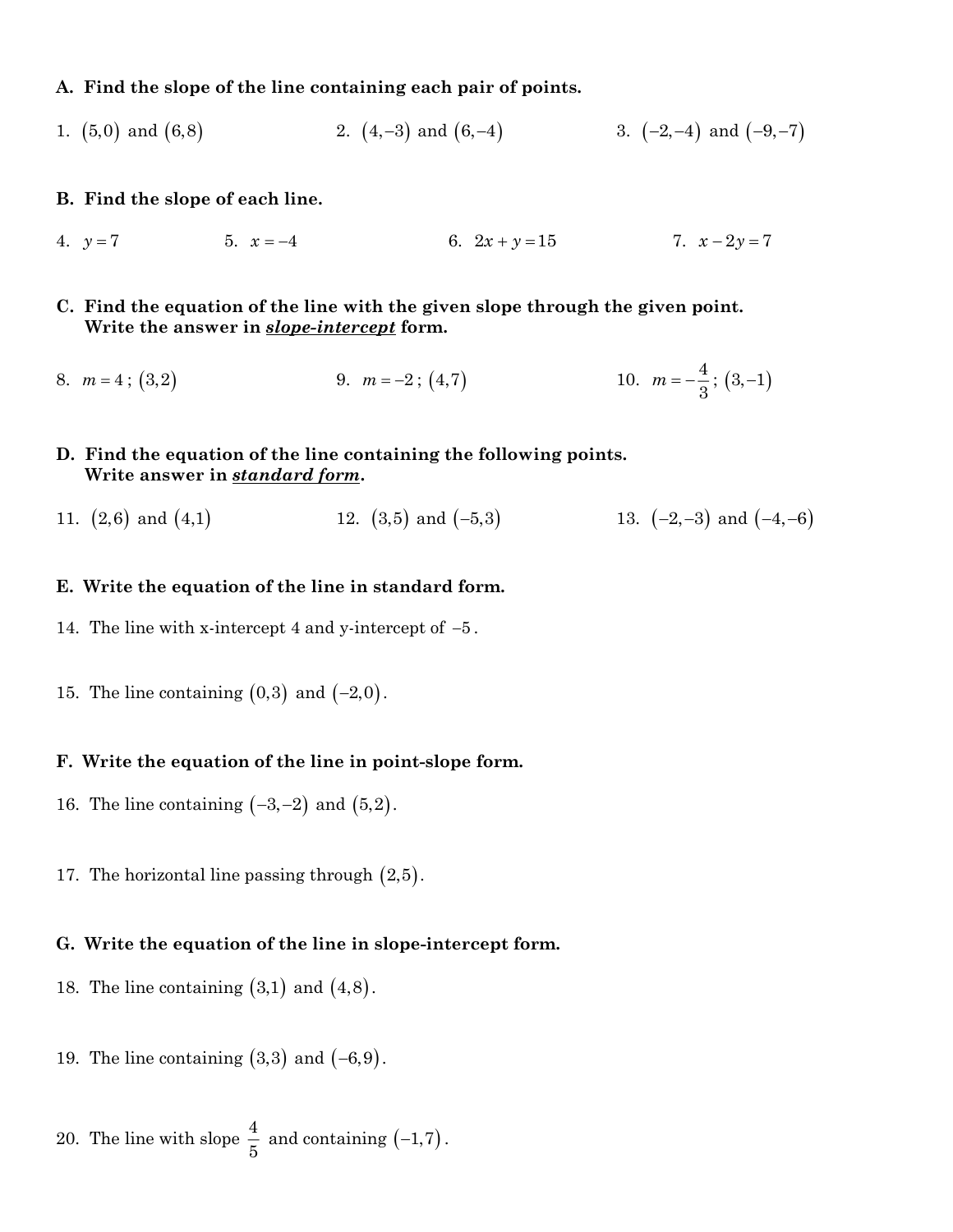### **Graph the following equations. Graph three points and label the line with its equation.**



#### **K. Simplify each expression using appropriate Order of Operations.(Don't use a calculator)**

- 1.  $1 \cdot 5 6 \div 2 + 3^2$ 2.  $125 \div [5(2+3)]$ 3.  $4+2(10-4.6)$
- 4.  $3(2+7)^2 \div 5$ 5.  $12(20-17)-36$  6.  $3^2 \div 3 + 2^2 \cdot 7 - 20 \div 5$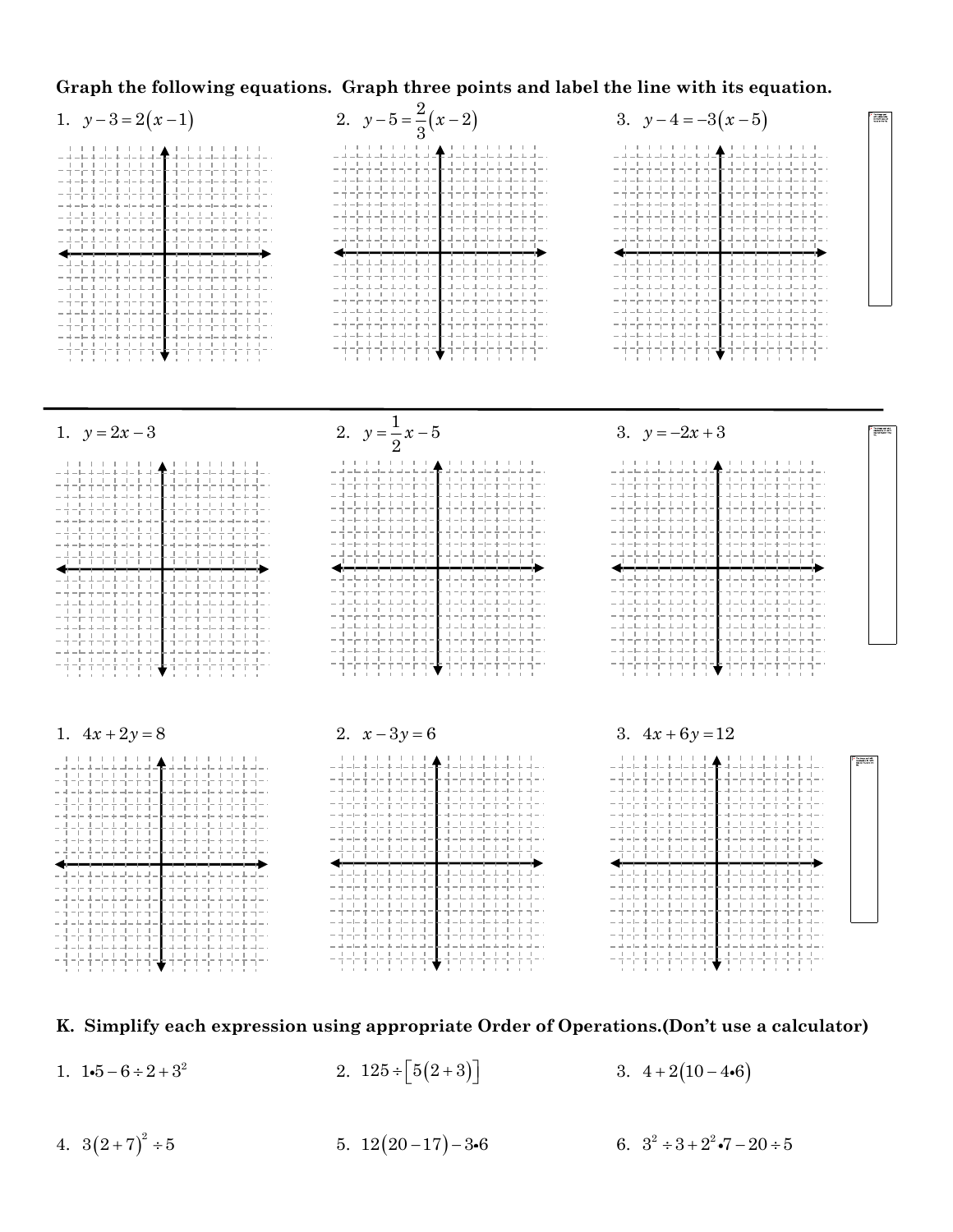#### **L. Solve for the variable in each problem.**

1. 
$$
5(3x-2) = 35
$$
  
2.  $\frac{1}{3}(6x+24) - 20 = -\frac{1}{4}(12x-72)$  3.  $5r - 2(2r+8) = 16$ 

4. 
$$
13 - (2c + 2) = 2(c + 2) + 3c
$$
 5.  $\frac{1}{4}(8y + 4) - 17 = -\frac{1}{2}(4y - 8)$  6.  $12 - 3(x - 5) = 21$ 

#### **M. Solve each system of linear equations.**

1. 
$$
\begin{cases} x = 3y - 4 \\ 2x - y = 7 \end{cases}
$$
  
2. 
$$
\begin{cases} 3b + 2a = 2 \\ -2b + a = 8 \end{cases}
$$

3. 
$$
\begin{cases} r - 2s = 0 \\ 4r - 3s = 15 \end{cases}
$$
4. 
$$
\begin{cases} y - 2x = 0 \\ 3x + 7y = 17 \end{cases}
$$

#### **N. Multiply the following binomials.**

1.  $(x+3)(x+4)$ <br>2.  $(x-6)^2$ <br>3.  $(6x+5)(2x-1)$ 

#### **O. Factor each of the following polynomials. (O and Q are 2 different types of problems)**

1.  $x^2 + 8x + 15$ 2.  $a^2 - 14a + 48$  3.  $x^2 + x - 42$  4.  $x^2 - 81$ 

#### **P. Solve each quadratic equation using the square root property.**

1.  $x^2 = 121$ 2.  $3x^2 = 30$  $3. \quad 4x^2 - 25 = 0$ 

#### **Q. Solve each quadratic equation using factoring.(This topic is necessary to be successful in Geometry PreAP, quadratics are on almost every test through the year)**

| 1. $x^2 + 7x = 0$        | 2. $p^2 - 16p + 48 = 0$           | 3. $x^2 + 7x + 6 = 0$ |
|--------------------------|-----------------------------------|-----------------------|
| 4. $m^2 + 4m = 21$       | 5. $t^2 = 9t - 14$                | 6. $2x^2 + 12x = -10$ |
| 7. $6x^2 + 4x = 5x + 12$ | 8. $6x^2 + 24x = 40 - 2x^2 - 12x$ | 9. $6x^2 + 29x = 42$  |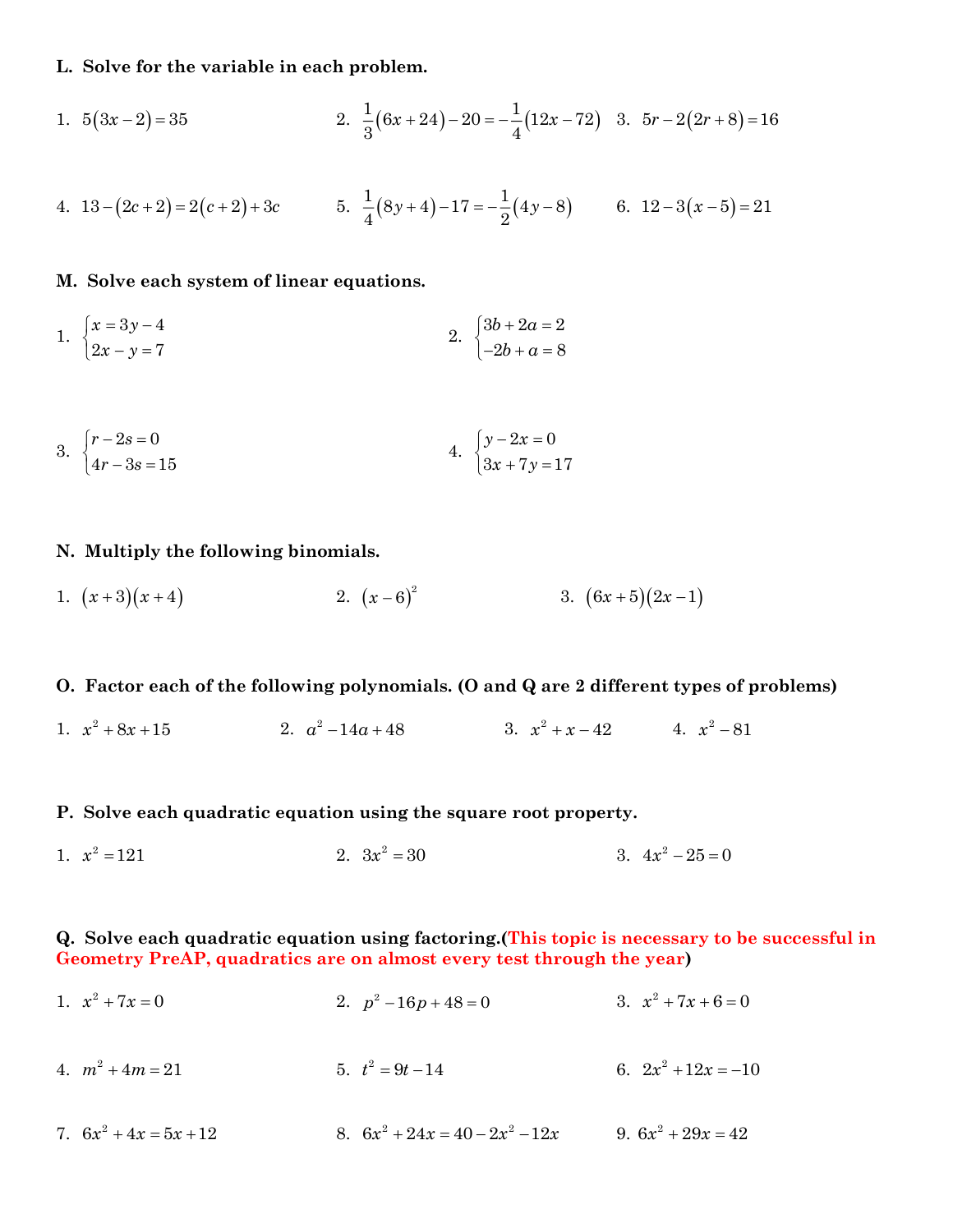**R. Use Pythagorean Theorem to find the missing side of the right triangles. If**  c **is the measure of the hypotenuse of a right triangle, find each missing measure. Round to the nearest hundredth if necessary. It is better if you can leave as a simplified radical like in Section S. (Simplified radicals will be the type of answers used in Geometry)**

1.  $a = 5, b = 12, c = ?$ <br>2.  $a = 6, b = 3, c = ?$ <br>3.  $a = 5, b = 8, c = ?$ <br>4.  $a = ?, b = 10, c = 11$ 

#### **S. Simplify the following radicals** (your answer will not be a decimal)

1.  $\sqrt{18}$  = 2.  $\sqrt{24}$  =  $3. \sqrt{27}$  =  $4. \sqrt{32} =$ 

5.  $\sqrt{40}$  = 6.  $\sqrt{45}$  =  $7. \sqrt{48} =$  $8. \sqrt{75} =$ 

#### **T Simplify each problem using exponent rules** 1. <sup>3</sup> <sup>6</sup> *<sup>x</sup> <sup>x</sup>* = \_\_\_\_\_\_\_\_ 2. 2.  $c \cdot c^5 \cdot c^2$ = \_\_\_\_\_\_\_\_ 3. <sup>5</sup> <sup>6</sup> <sup>7</sup> *<sup>x</sup> <sup>x</sup> <sup>x</sup>* = \_\_\_\_\_\_\_\_ 4. ( )( ) 4 3 2 5 *a a* = \_\_\_\_\_\_\_\_ 5. ( )( ) 2 2 − <sup>−</sup> 2 3 *xy <sup>x</sup> y* = \_\_\_\_\_\_\_\_ 6. ( )( )( ) 4 2 <sup>2</sup> <sup>3</sup> <sup>2</sup> <sup>4</sup> *cd <sup>c</sup> cd* <sup>−</sup> = \_\_\_\_\_\_\_ 7. ( ) 2 5*<sup>a</sup>* = \_\_\_\_\_\_\_\_ 8. ( ) 2 <sup>−</sup>6*<sup>x</sup>* = \_\_\_\_\_\_\_\_

**U Solve each equation.**

- 1)  $\frac{c}{6} = -24$ *c* 23)  $-\frac{2}{3} = 15$ *x* 3)  $\frac{1}{2} + 7 = 1$ 2 *x*
- 4)  $\frac{x-2}{3} = 4$ *x* 5)  $-3 = \frac{x-1}{5}$ *x* 6)  $5t + 3t = -16$
- $7)$   $-3 = 7(h-2)+11$ 8)  $10\left(t-\frac{3}{5}\right) = 8$  $\left(t-\frac{3}{5}\right)$ = 9)  $\frac{1}{2}y+3=\frac{1}{2}$  $\frac{1}{3}y+3=-\frac{1}{2}y$

# **Everything after this is examples on how to work problems and is not part of the assignment.**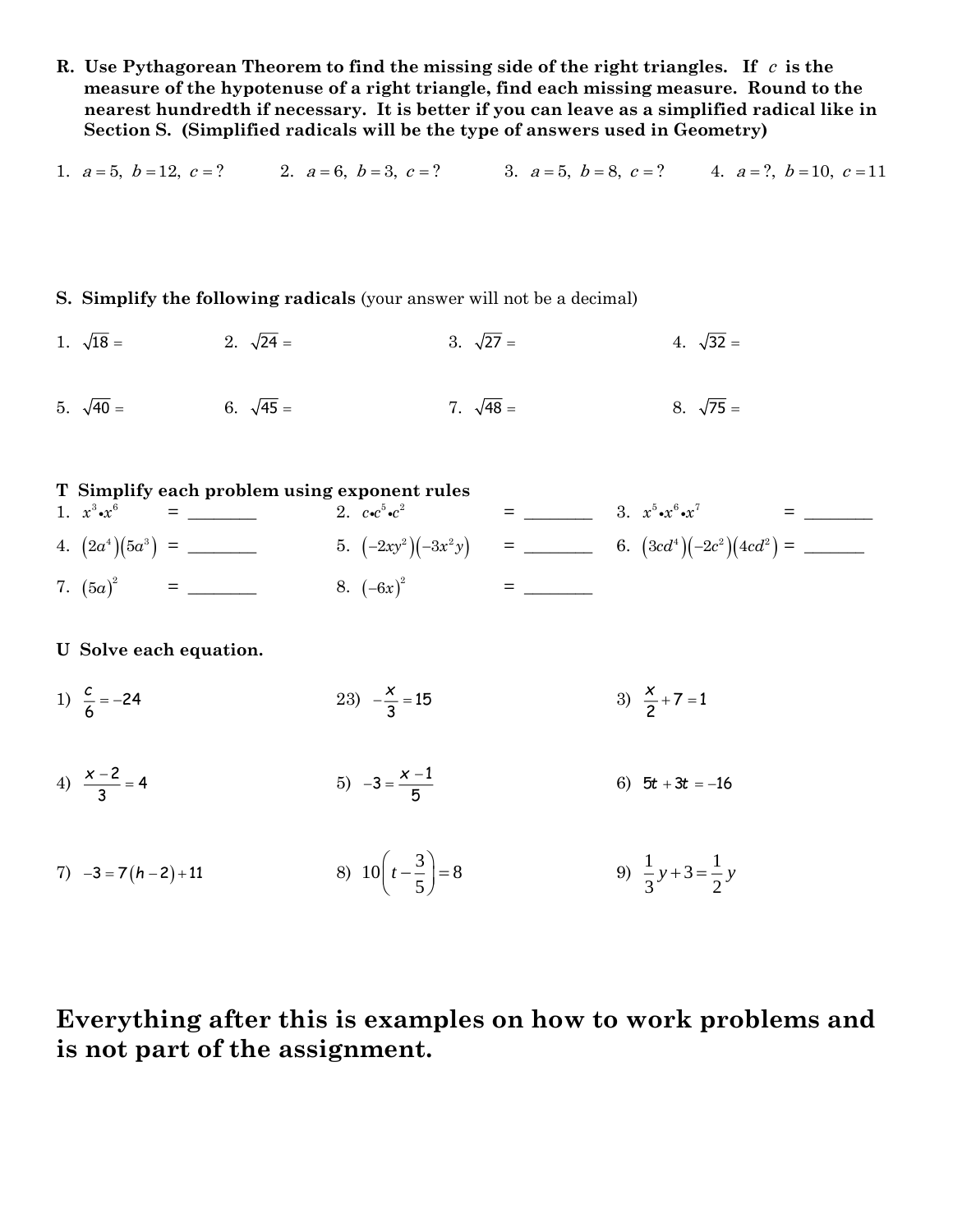## **Examples for Summer Packet Westside High School**

**A. Slope formula**  $m = \frac{y_2 - y_1}{x_2 - y_1}$ 2  $\lambda$ 1  $m = \frac{y_2 - y}{x_2 - x}$  $=\frac{y_2-}{x_2-}$ Ex: (1,-3) and (4,5)  $m = \frac{5 - (-3)}{4} = \frac{8}{3}$  $m = \frac{3 - (-3)}{4 - 1} = \frac{8}{3}$ 

| <b>B.</b> Slope intercept formula: $y = m x + b$                                         |                                                                           |                                                                                                    |                     |
|------------------------------------------------------------------------------------------|---------------------------------------------------------------------------|----------------------------------------------------------------------------------------------------|---------------------|
| Example: $\frac{3x+4y=12}{-3x}$ -3x<br>$4y = -3x + 12$<br>- 4<br>$y = -\frac{3}{4}x + 3$ | y-intercept<br>slope<br>Slope is $-\frac{3}{4}$<br>y-intercept is $(0,3)$ | Special Cases:<br>Horizontal lines are $y = a$ number slope is "0"<br>Vertical line $x = a$ number | slope is "No slope" |
|                                                                                          |                                                                           |                                                                                                    |                     |

 $\mathbf{R} \div y_1 = m (x - x_1)$ y of slope <br>ordered <br>ordered <br>ordered ordered ordered pair pair

Use point slope when you have a point and slope and want an equation of a line in slope intercept. Solve the equation for y once the point and slope are plugged in.

 $y - (-2) = -\frac{2}{3}(x - 6)$  $2 = -\frac{2}{3}x + 4$ 2  $-2$  $y = -\frac{2}{3}x + 2$  $y + 2 = -\frac{y}{x} + \frac{z}{y}$ −∠ −

plug in ordered pair and slope

Distribute

Solve for "y", now equation is in slope intercept form

**D. Use examples from A to find slope. Take slope and one of the points and plug into point slope, and use example from C. Once equation is in slope intercept, get x and y on one side and multiply by common denominator of x and y, so that there is not any fractions.**

Example:  $(3, -2)$  and  $(6, 0)$ 

$$
m = \frac{0 - (-2)}{6 - 3} = \frac{2}{3}
$$
  

$$
y - (-2) = \frac{2}{3}(x - 3)
$$
  

$$
y = \frac{2}{3}x - 4
$$
  

$$
y + 2 = \frac{2}{3}x - 2
$$
  

$$
y = \frac{2}{3}x - 4
$$
  

$$
y = \frac{2}{3}x - 4
$$
  

$$
y = \frac{2}{3}x - 4
$$
  

$$
y = \frac{2}{3}x - 4
$$

#### **E. Use information from A,B,C,D to figure out E.**

- **F. Use information from A,B,C,D to figure out F.**
- **G. Use information from A,B,C,D to figure out G.**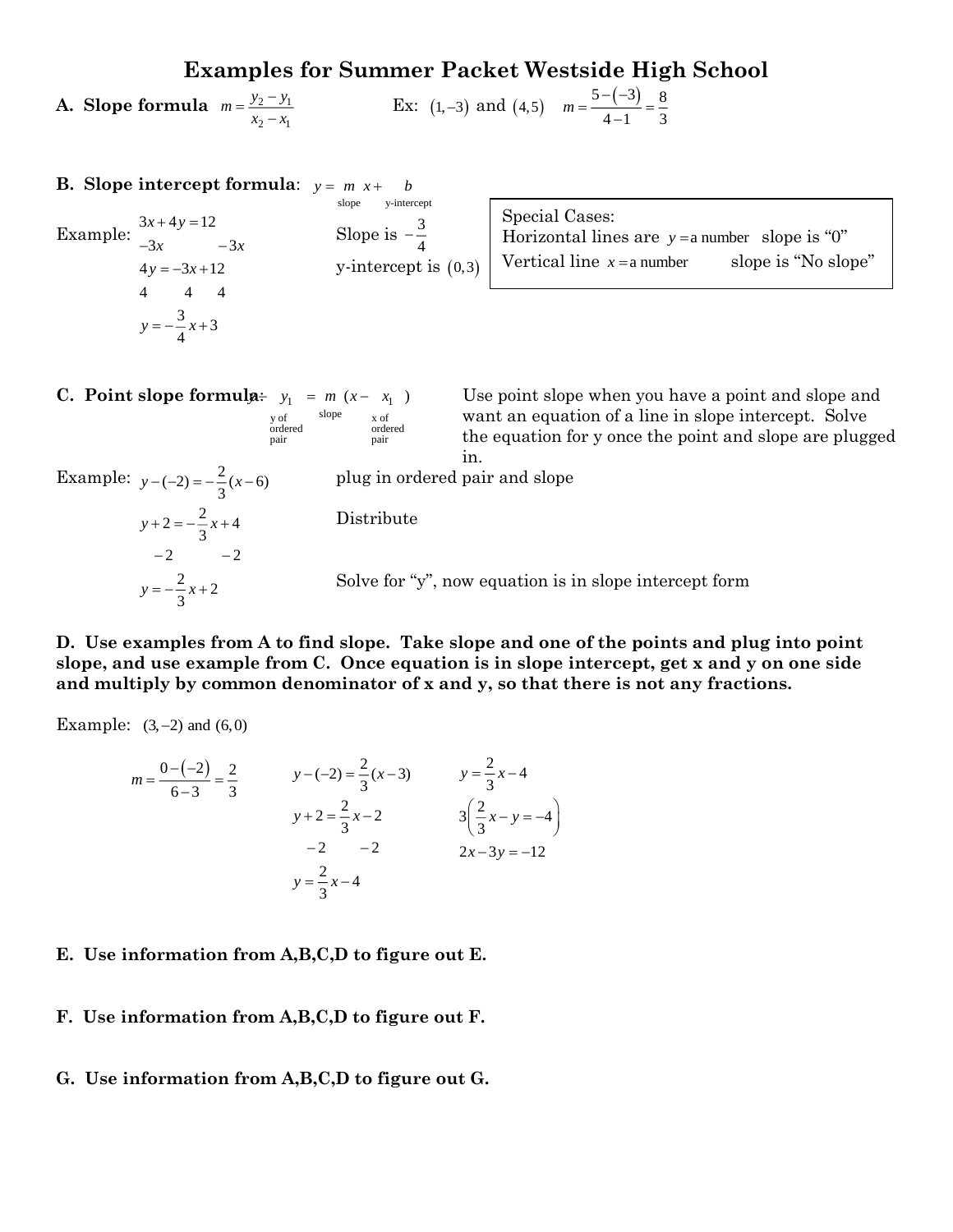

#### **J.** Graphing from standard form,  $Ax + By = C$

Take equation solve for slope intercept form, then use the steps from I.

## **K.**  *PEMDAS*<sup>=</sup>**P**arentheses, **E**xponents, **M**ultiplication/**D**ivision, **A**dd/**S**ubtract from left to right

#### **L. The five steps to solving an equation are:**

- $\checkmark$  Get rid of parentheses
- $\checkmark$  Simplify the left side and the right side of the equation as much as possible, i.e. combine any and all like terms
- $\checkmark$  Get the variable term on just one side
- $\checkmark$  Get the variable term by itself
- $\checkmark$  Solve for the variable.

Remember, you always use the opposite operation to "get rid" of something. When problems have fractions try clearing the fractions by multiplying by the least common denominator and the problem will be easier to solve.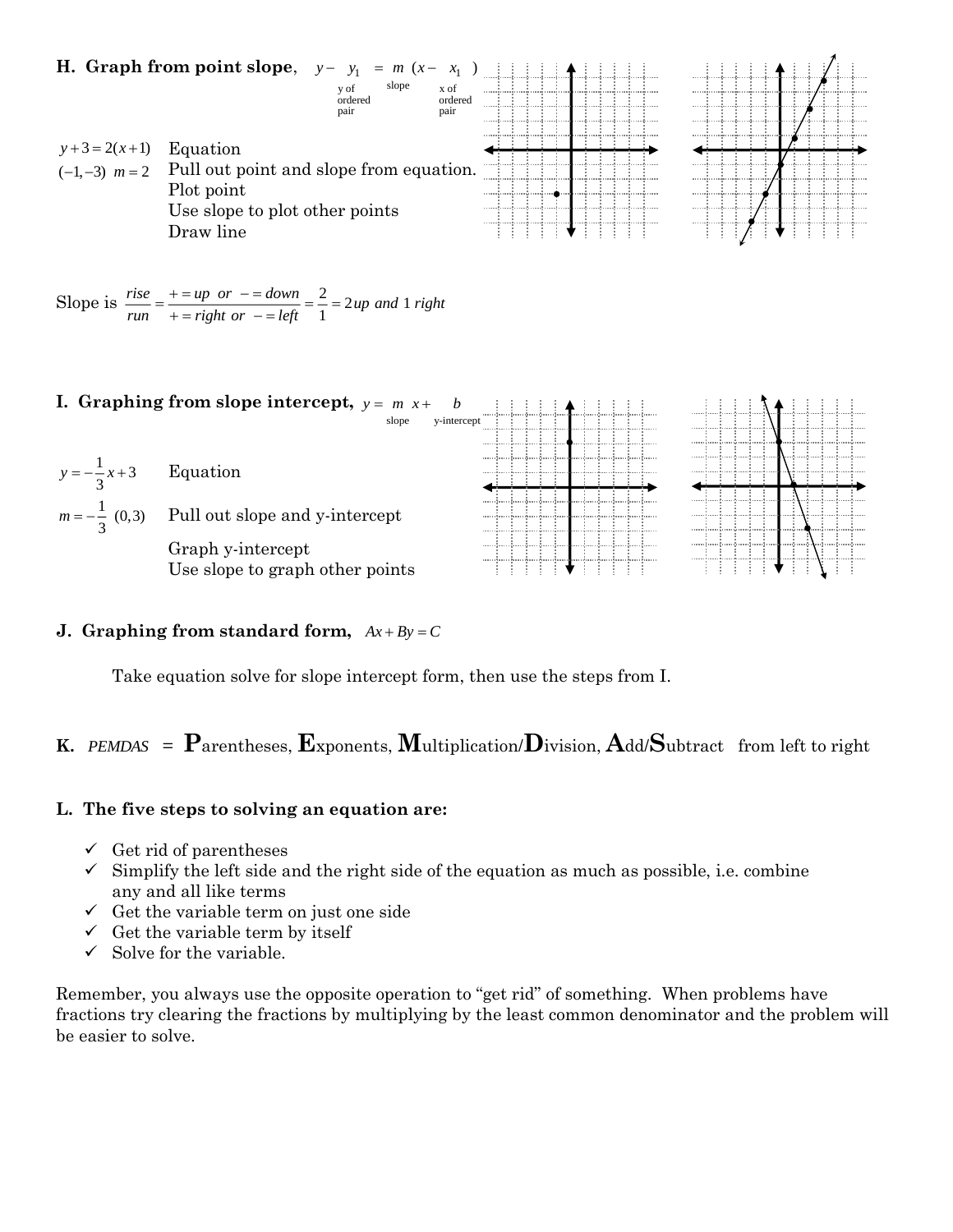## **M. Solving a system of equations by elimination**

$$
4x-3y = 25 \xrightarrow{multiplyby 3} 12x-9y = 75
$$
 This is so that the x part of the equation will cancel  
\n
$$
-3x+8y = 10 \xrightarrow{multiplyby 4} -12x+32y = 40
$$
  
\n
$$
23y = 115
$$
  
\n
$$
y = 5
$$
 Plug y into one of the equations and solve for the other  
\n
$$
4x-3(5) = 25
$$
 Plug y into one of the equations and solve for the other  
\nvariable.  
\n
$$
4x = 40
$$
  
\n
$$
x = 10
$$
  
\n(10,5) Write answer as an ordered pair

## **N. Multiplying binomials**

$$
(2x-4)(3x+5) = 6x2 + 10x - 12x - 20 = 6x2 - 2x - 20
$$
  
First  
terms terms terms terms terms  

$$
(3x-4)2 = (3x-4)(3x-4) = 9x2 - 12x - 12x + 16 = 9x2 - 24x + 16
$$
  
First  
terms terms terms terms terms

## **O. Factoring Examples:**

1) 
$$
a^2-b^2 = (a+b)(a-b)
$$
  
\n2)  $a^2 + 2ab + b^2 = (a+b)^2$   
\n3)  $a^2 - 2ab + b^2 = (a-b)^2$   
\n4)  $a^2 + bx + c$   
\n5)  $a^2 - bx - c$   
\n6)  $EX: x^2 + 10k + 25 = (k+5)(k+5) = (k+5)^2$   
\n7)  $k^2 + 20k + b^2 = (a-b)^2$   
\n8)  $x^2 - 2ab + b^2 = (a-b)^2$   
\n9)  $x^2 - 2ab + b^2 = (a-b)^2$   
\n10)  $EX: 4x^2 - 12x + 9 = (2x-3)(2x-3) = (2x-3)^2$   
\n $4x^2 - 8x + 15 = (x+4)(x+2)$  since  $4+2 = 6$  and  $4 \cdot 2 = 8$   
\n $4x^2 + bx + c$   
\n $4x^2 - 8x + 15 = (x-3)(x-5)$  since  $x^2 + 5 = 7$  and  $x^2 - 5 = 15$   
\n $4x^2 + bx - c$   
\n $4x^2 + 12a - 45 = (a+15)(a-3)$  since  $15 + 73 = 12$  and  $15 \cdot 3 = -45$   
\n $4x^2 - 8x + 15 = (x-3)(x-5)$  since  $15 + 73 = 12$  and  $15 \cdot 3 = -45$   
\n $4x^2 - 8x + 15 = (x-3)(x-5)$  since  $15 + 73 = 12$  and  $15 \cdot 3 = -45$   
\n $4x^2 - 8x + 15 = (x-3)(x-5)$  since  $15 + 73 = 12$  and  $15 \cdot 3 = -45$   
\n $4x^2 - 8x + 15 = (x-3)(x-5)$  since  $15 + 73 = 12$  and  $15 \cdot 3 = -45$   
\n $5x = 1$ 

## **P. Square root method**

| $5x^2 - 75 = 0$ | Problem                             |
|-----------------|-------------------------------------|
| $5x^2 = 75$     | Get numbers on one side of equation |
| $5^{\circ}$     |                                     |
| $x^2 = 15$      | Divide by 5                         |
| $x=\sqrt{15}$   | Square root both sides              |